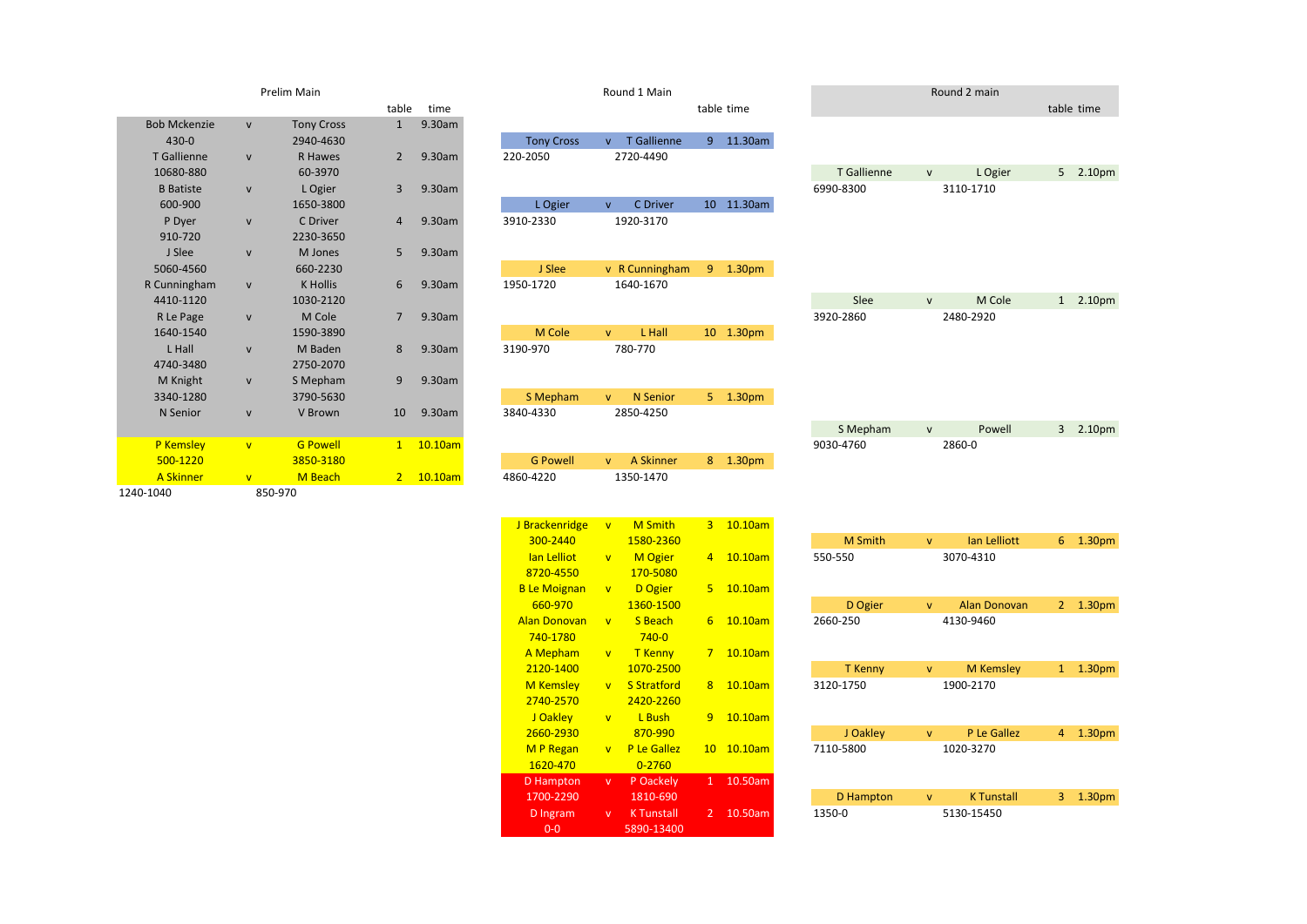|                    |                         | Round 1 Main        |                |            |                |              | Round 2 Main     |
|--------------------|-------------------------|---------------------|----------------|------------|----------------|--------------|------------------|
|                    |                         |                     |                | table time |                |              |                  |
| P Soanes           |                         | v A Brackenridge    | 3              | 10.50am    |                |              |                  |
| 110-210            |                         | 2470-5740           |                |            | A Brackenridge | $\mathbf{v}$ | <b>T</b> Webster |
| C Jones            | $\mathbf{v}$            | <b>T</b> Webster    | $\overline{4}$ | 10.50am    | 2310-5170      |              | 1390-2480        |
| 1130-890           |                         | 1740-2330           |                |            |                |              |                  |
| <b>D</b> Jones     | $\mathsf{v}$            | <b>R</b> Davey      | 5              | 10.50am    |                |              |                  |
| 5860-4370          |                         | 2700-1220           |                |            | D Jones        | $\mathsf{v}$ | J Noel           |
| J Noel             | v                       | I Champion          | 6              | 10.50am    | 6240-2370      |              | 980-1930         |
| 710-3880           |                         | 1340-960            |                |            |                |              |                  |
| <b>W</b> Cormack   | v                       | <b>B</b> Chapple    | $\overline{7}$ | 10.50am    |                |              |                  |
| 770-70             |                         | 6150-2630           |                |            | G Fitzjohn     | $\mathsf{v}$ | <b>B</b> Chapple |
| C Gauvain          | $\mathbf{v}$            | G Fitzjohn          | 8              | 10.50am    | 1160-1000      |              | 2940-1900        |
| 430-1200           |                         | 7780-760            |                |            |                |              |                  |
| <b>M</b> Trafford  | v                       | P Osboutrne         | 9              | 10.50am    |                |              |                  |
| 2370-6140          |                         | 2260-5420           |                |            | M Trafford     |              | G Jukes          |
| <b>G</b> Jukes     | v                       | T Jenner            | 10             | 10.50am    | 2600-9100      |              | 4140-1470        |
| 830-4650           |                         | 1210-1540           |                |            |                |              |                  |
| <b>K</b> Ingram    | $\overline{V}$          | <b>Geoff Powell</b> | $\overline{1}$ | 11.30am    |                |              |                  |
| 3380-6100          |                         | 990-260             |                |            | K Ingram       | $\mathsf{v}$ | C Slade          |
| A Bush             | V                       | C Slade             | $\overline{2}$ | 11.30am    | 980-5080       |              | 1370-770         |
| 1360-980           |                         | 1730-3950           |                |            |                |              |                  |
| C Bourgaize        | V                       | <b>B</b> Wilding    | 3              | 11.30am    |                |              |                  |
| 1940-2530          |                         | 1410-1270           |                |            | C Bourgaize    | $\mathsf{v}$ | J Millward       |
| <b>B</b> Hall      | $\overline{\mathsf{v}}$ | J Millward          | $\overline{4}$ | 11.30am    | 1770-2150      |              | 4740-5070        |
| 1020-70            |                         | 7120-3760           |                |            |                |              |                  |
| A Harrison         | $\mathsf{v}$            | C Allen             | 5              | 11.30am    |                |              |                  |
| 1870-2510          |                         | 1770-1180           |                |            | A Harrison     | $\mathsf{v}$ | C Tupper         |
| <b>K Totty</b>     | V                       | C Tupper            | 6              | 11.30am    | 1630-30        |              | 3330-1490        |
| 180-630            |                         | 3680-450            |                |            |                |              |                  |
| D Constable        | $\overline{\mathsf{v}}$ | <b>E</b> Noel       | $\overline{7}$ | 11.30am    |                |              |                  |
| 2460-4710          |                         | 210-690             |                |            | D Constable    | $\mathsf{v}$ | <b>G Ridley</b>  |
| D Jones (worthing) | $\mathbf{v}$            | <b>G Ridley</b>     | 8              | 11.30am    | 1020-3330      |              | 1620-2500        |
| 1330-1760          |                         | 1930-4670           |                |            |                |              |                  |

| Round 1 Main     |                         |                     |                |            |  | Round 2 Main   |              |                  |                |                    |  |  |  |
|------------------|-------------------------|---------------------|----------------|------------|--|----------------|--------------|------------------|----------------|--------------------|--|--|--|
|                  |                         |                     |                | table time |  |                |              |                  | table time     |                    |  |  |  |
| P Soanes         |                         | v A Brackenridge    | 3              | 10.50am    |  |                |              |                  |                |                    |  |  |  |
| 110-210          |                         | 2470-5740           |                |            |  | A Brackenridge | $\mathsf{v}$ | <b>T</b> Webster | 7              | 1.30 <sub>pm</sub> |  |  |  |
| C Jones          | v                       | <b>T</b> Webster    | 4              | 10.50am    |  | 2310-5170      |              | 1390-2480        |                |                    |  |  |  |
| 1130-890         |                         | 1740-2330           |                |            |  |                |              |                  |                |                    |  |  |  |
| <b>D</b> Jones   | v.                      | <b>R</b> Davey      | 5              | 10.50am    |  |                |              |                  |                |                    |  |  |  |
| 5860-4370        |                         | 2700-1220           |                |            |  | D Jones        | $\mathsf{v}$ | J Noel           | 4              | 2.10 <sub>pm</sub> |  |  |  |
| J Noel           | v                       | I Champion          | 6              | 10.50am    |  | 6240-2370      |              | 980-1930         |                |                    |  |  |  |
| 710-3880         |                         | 1340-960            |                |            |  |                |              |                  |                |                    |  |  |  |
| <b>N</b> Cormack | v                       | <b>B</b> Chapple    | $\overline{7}$ | 10.50am    |  |                |              |                  |                |                    |  |  |  |
| 770-70           |                         | 6150-2630           |                |            |  | G Fitzjohn     | $\mathsf{v}$ | <b>B</b> Chapple | $\overline{2}$ | 2.10 <sub>pm</sub> |  |  |  |
| C Gauvain        | v                       | <b>G</b> Fitzjohn   | 8              | 10.50am    |  | 1160-1000      |              | 2940-1900        |                |                    |  |  |  |
| 430-1200         |                         | 7780-760            |                |            |  |                |              |                  |                |                    |  |  |  |
| M Trafford       | v.                      | P Osboutrne         | 9              | 10.50am    |  |                |              |                  |                |                    |  |  |  |
| 2370-6140        |                         | 2260-5420           |                |            |  | M Trafford     | $\mathsf{v}$ | <b>G</b> Jukes   | 6              | 2.10pm             |  |  |  |
| <b>G</b> Jukes   | v.                      | <b>T</b> Jenner     | 10             | 10.50am    |  | 2600-9100      |              | 4140-1470        |                |                    |  |  |  |
| 830-4650         |                         | 1210-1540           |                |            |  |                |              |                  |                |                    |  |  |  |
| K Ingram         | <b>V</b>                | <b>Geoff Powell</b> | $\mathbf{1}$   | 11.30am    |  |                |              |                  |                |                    |  |  |  |
| 3380-6100        |                         | 990-260             |                |            |  | K Ingram       | $\mathsf{v}$ | C Slade          | 7              | 2.10 <sub>pm</sub> |  |  |  |
| A Bush           | $\mathsf{V}$            | C Slade             | 2              | 11.30am    |  | 980-5080       |              | 1370-770         |                |                    |  |  |  |
| 1360-980         |                         | 1730-3950           |                |            |  |                |              |                  |                |                    |  |  |  |
| C Bourgaize      | $\mathsf{v}$            | <b>B</b> Wilding    | 3              | 11.30am    |  |                |              |                  |                |                    |  |  |  |
| 1940-2530        |                         | 1410-1270           |                |            |  | C Bourgaize    | $\mathsf{V}$ | J Millward       | 8              | 2.10pm             |  |  |  |
| <b>B</b> Hall    | $\overline{\mathsf{v}}$ | J Millward          | 4              | 11.30am    |  | 1770-2150      |              | 4740-5070        |                |                    |  |  |  |
| 1020-70          |                         | 7120-3760           |                |            |  |                |              |                  |                |                    |  |  |  |
| A Harrison       | $\mathsf{v}$            | C Allen             | 5              | 11.30am    |  |                |              |                  |                |                    |  |  |  |
| 1870-2510        |                         | 1770-1180           |                |            |  | A Harrison     | $\mathsf{v}$ | C Tupper         | 9              | 2.10 <sub>pm</sub> |  |  |  |
| <b>K Totty</b>   | V                       | C Tupper            | 6              | 11.30am    |  | 1630-30        |              | 3330-1490        |                |                    |  |  |  |
| 180-630          |                         | 3680-450            |                |            |  |                |              |                  |                |                    |  |  |  |
| Constable        | $\mathsf{V}$            | <b>E</b> Noel       | 7              | 11.30am    |  |                |              |                  |                |                    |  |  |  |
| 2460-4710        |                         | 210-690             |                |            |  | D Constable    | $\mathsf{V}$ | <b>G Ridley</b>  | 10             | 2.10 <sub>pm</sub> |  |  |  |
| nes (worthing) v |                         | <b>G Ridley</b>     | 8              | 11.30am    |  | 1020-3330      |              | 1620-2500        |                |                    |  |  |  |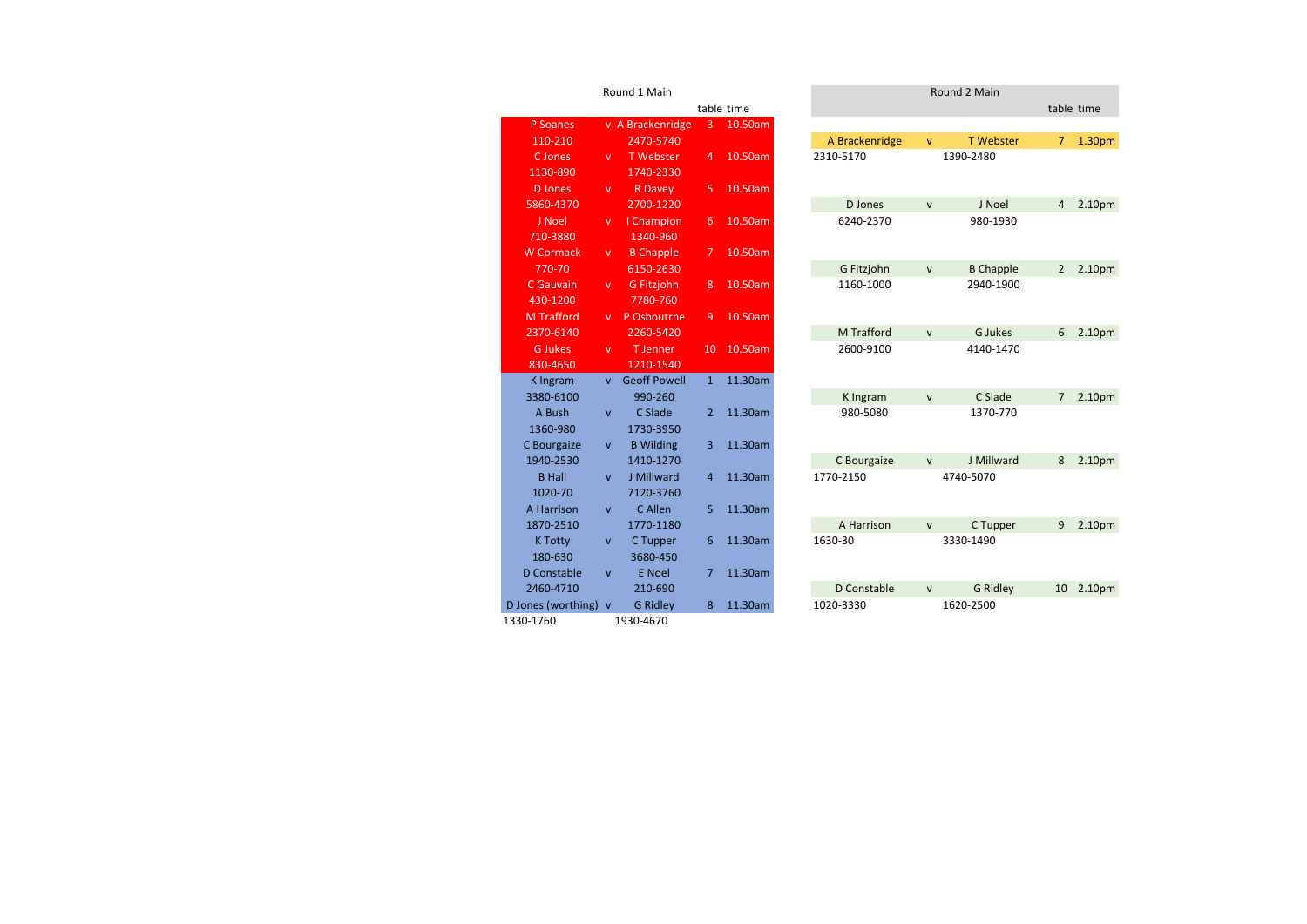|                          | last 16 main                        |            |                          | Last 8 Main                                   |            |                    | Semi Final Main |            |
|--------------------------|-------------------------------------|------------|--------------------------|-----------------------------------------------|------------|--------------------|-----------------|------------|
|                          |                                     | table time |                          |                                               | table time |                    | $\mathbf V$     | table time |
|                          |                                     |            |                          |                                               |            |                    |                 |            |
| T Gallienne<br>1770-4490 | J Slee<br>$\mathsf{V}$<br>1110-1370 | 6 3.30pm   |                          |                                               |            |                    |                 |            |
|                          |                                     |            | T Gallienne<br>1660-4590 | S Mepham<br>$\mathsf{V}^-$<br>2010-2050       | 1 4.50pm   |                    |                 |            |
|                          |                                     |            |                          |                                               |            | <b>T</b> Gallienne | v J Oakley      | 8 5.30pm   |
| S Mepham                 | Lelliott<br>$\mathbf V$             | 8 3.30pm   |                          |                                               |            | 2550-600           | 6550-6030       |            |
| 5050-3270                | $0 - 2710$                          |            |                          |                                               |            |                    |                 |            |
| A Donovan                | T Kenny<br>$\mathbf V$              | 3.30pm     |                          |                                               |            |                    |                 |            |
| 1400-1620                | 1680-790                            |            |                          |                                               |            |                    |                 |            |
|                          |                                     |            | A Donovan<br>7310-60     | J Oakley<br>$\mathbf{V}^{\top}$<br>3800-11690 | 3 4.50pm   |                    |                 |            |
| J Oakley                 | K Tunstall<br>$\mathsf{V}$          | 5 3.30pm   |                          |                                               |            |                    |                 |            |
| 4030-3160                | 2410-800                            |            |                          |                                               |            |                    |                 |            |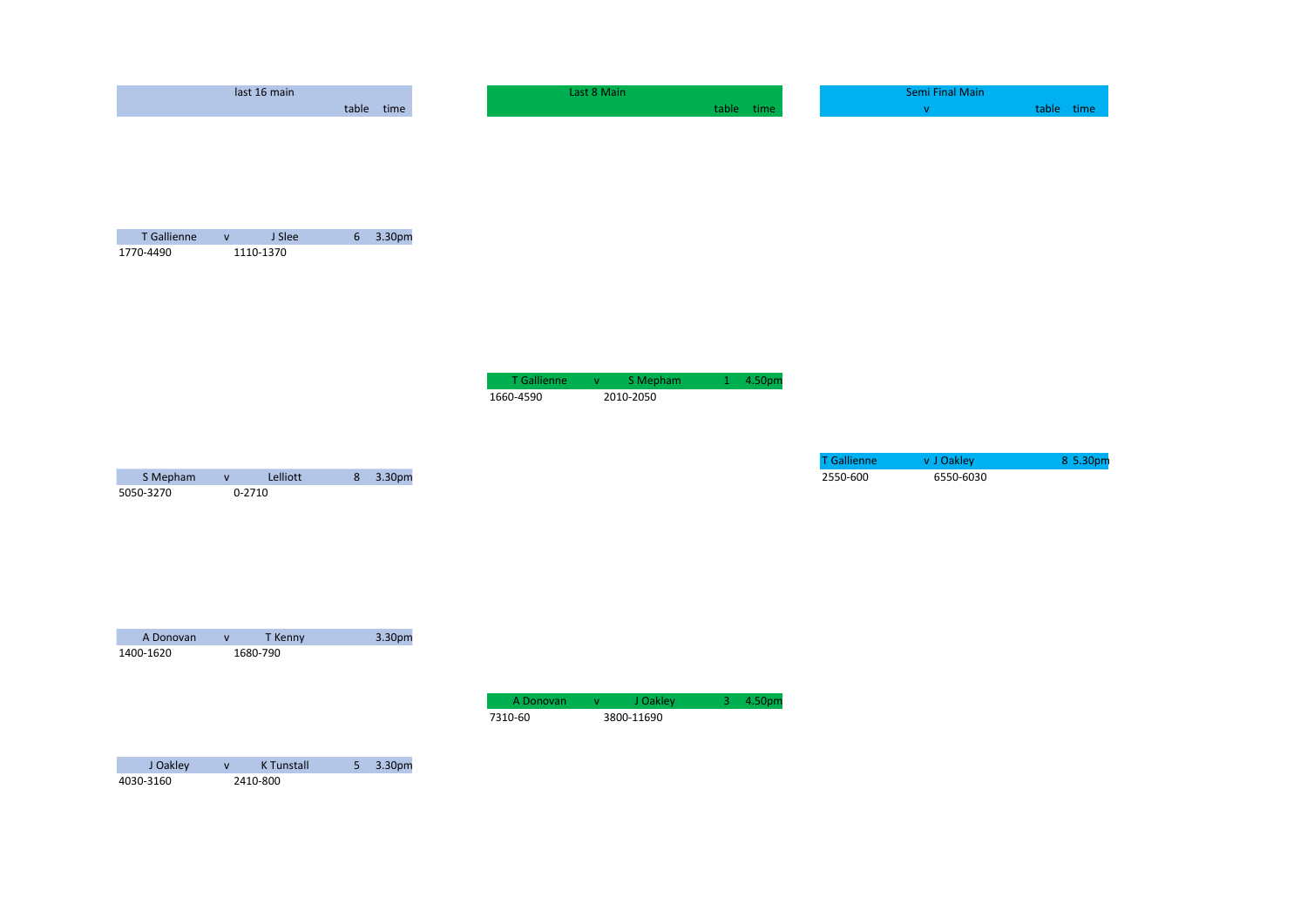|                  |               | last 16 Main           |            |
|------------------|---------------|------------------------|------------|
|                  |               |                        | table time |
|                  |               |                        |            |
| A Brackenridge   | ${\mathsf V}$ | D Jones                | 1 3.30pm   |
| 4340-4120        |               | 2620-8790              |            |
|                  |               |                        |            |
|                  |               |                        |            |
|                  |               |                        |            |
|                  |               |                        |            |
|                  |               |                        |            |
| <b>B</b> Chapple | $\mathsf{v}$  | M Trafford             | 3 3.30pm   |
| 0-8960           |               | 15500-2670             |            |
|                  |               |                        |            |
|                  |               |                        |            |
|                  |               |                        |            |
|                  |               |                        |            |
|                  |               |                        |            |
| K Ingram         | $\mathsf{V}$  | J Millward             | 9 3.30pm   |
| 1730-4380        |               | 6940-4230              |            |
|                  |               |                        |            |
|                  |               |                        |            |
|                  |               |                        |            |
|                  |               |                        |            |
|                  |               | C.Tunnor u D.Constable | 2.20cm     |

| C Tupper  | D Constable | $2, 3.30 \text{pm}$ |
|-----------|-------------|---------------------|
| 4580-6000 | 1700-3640   |                     |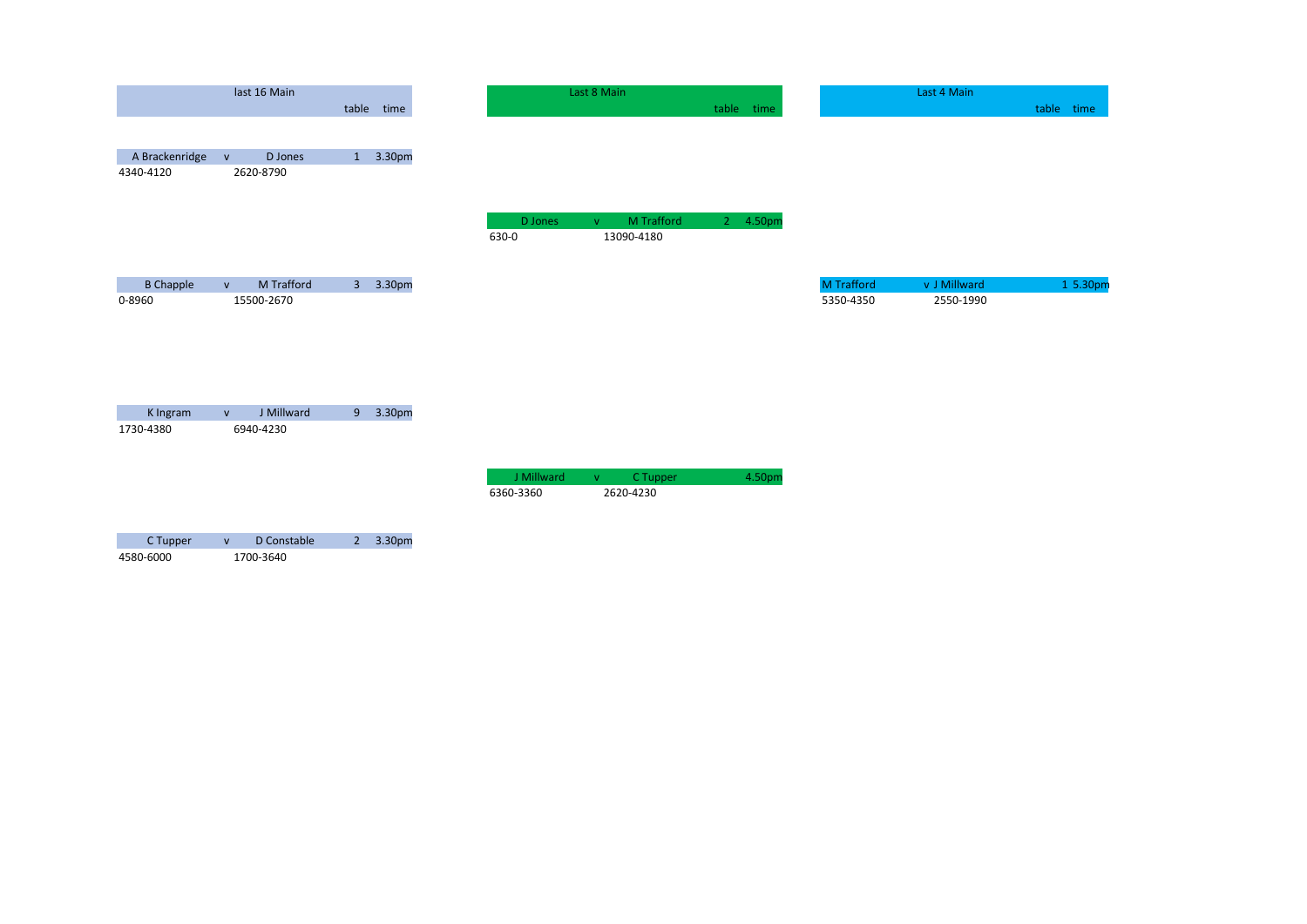| <b>Final Main</b> |            |
|-------------------|------------|
|                   | Table Time |
|                   | 7.30pm     |

J Oakley v M Trafford <mark>J Oakley 7</mark><br>3410-2150 1890-1270 3410-2150 1890-1270 Winner Joe Oakley

 $\bar{1}$